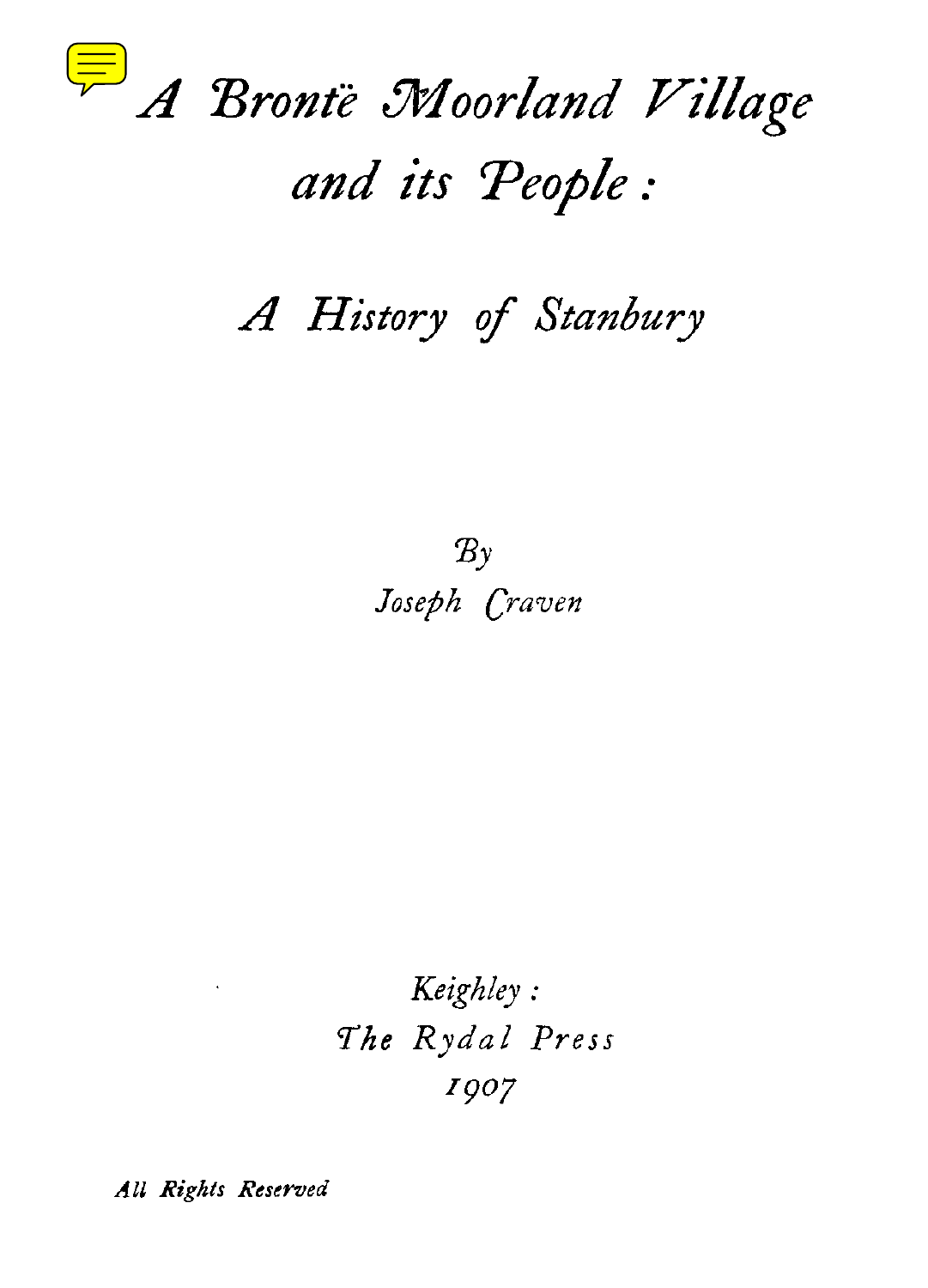

## PREFACE

IN issuing this little work, the writer desires to record his most grateful appreciation of the very kind encouragement he has received, and the help which has been so readily given to him in its compilation.

His especial thanks are due to Mrs. F. Marriner, Shipley *(nee* Miss Taylor, of Stanbury); Miss Heaton, of Oldfield, Keighley; and the following gentlemen : $-$ Rev. T. W. Story, M.A., The Rectory, Haworth ; Messrs. Alderman B. S. Brigg, Keighley ; W. A. Brigg, Kildwick Hall, Keighley ; Smith Terry, Deputy Town Clerk, Keighley ; H. Waddington, Town Clerk's Office, Keighley ; Alfred Lister, Borough Treasurer, Keighley ; C. Bairstow, Keighley and Stanbury ; J. Wright, sen., of Keighley and Lumbfoot, Stanbury ; T. C. Butterfield, Municipal Art School, Keighley; Keighley Snowden, London; C. H. Dennis, Huddersfield ; J. Bradley, Council School, Stanbury; W. Simpson and J. Ingham, Stanbury ; J. Wood, Oldfield, Keighley ; and F. W.. Turner, Haworth.

He feels most deeply indebted to the late Mr. Geo. Burr, who was Town Clerk of Keighley (1882-1906), for the very great interest which Mr. Burr took in the issue of this book, and for the extremely valuable information respecting the owners and occupiers of land and houses in Stanbury, which is given in Chapter II.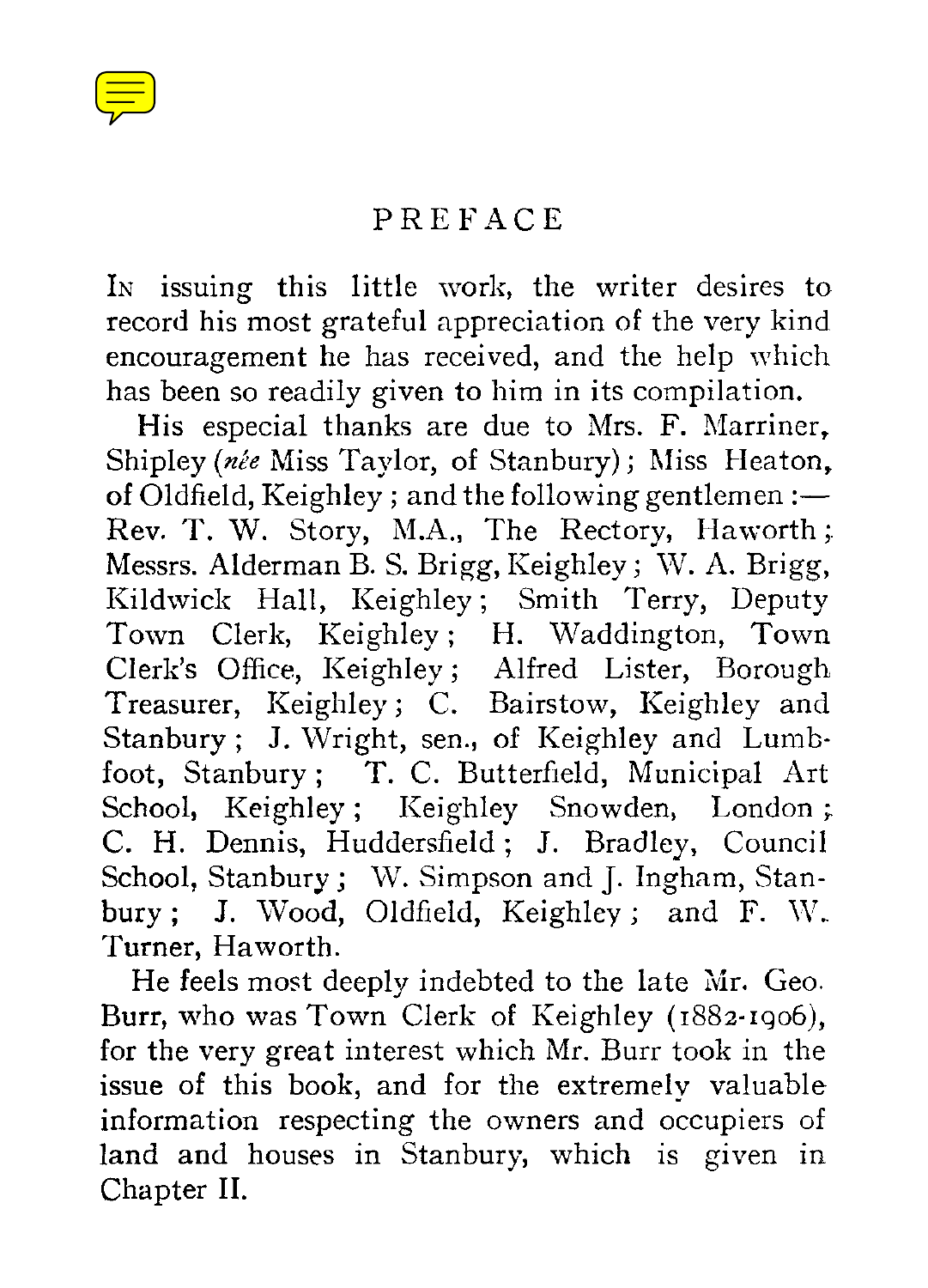*x Preface*<br>Much information has been<br>which was written by the write<br>Craven during the years 1811 Much information has been taken from a diary which was written by the writer's grandfather, Joseph Craven, during the years 1811-1868. This diary has for' some years been in the possession of an aunt, Mrs. W. Pickles, Pecket Well, Hebden Bridge, and he desires to acknowledge here the kindness to which he owes access to the diary.

And he asks for a kindly verdict from his readers on an effort for which he knows he is equipped by almost a single qualification only—his love for his moorland village birthplace.

*Keighley, July, 1907.*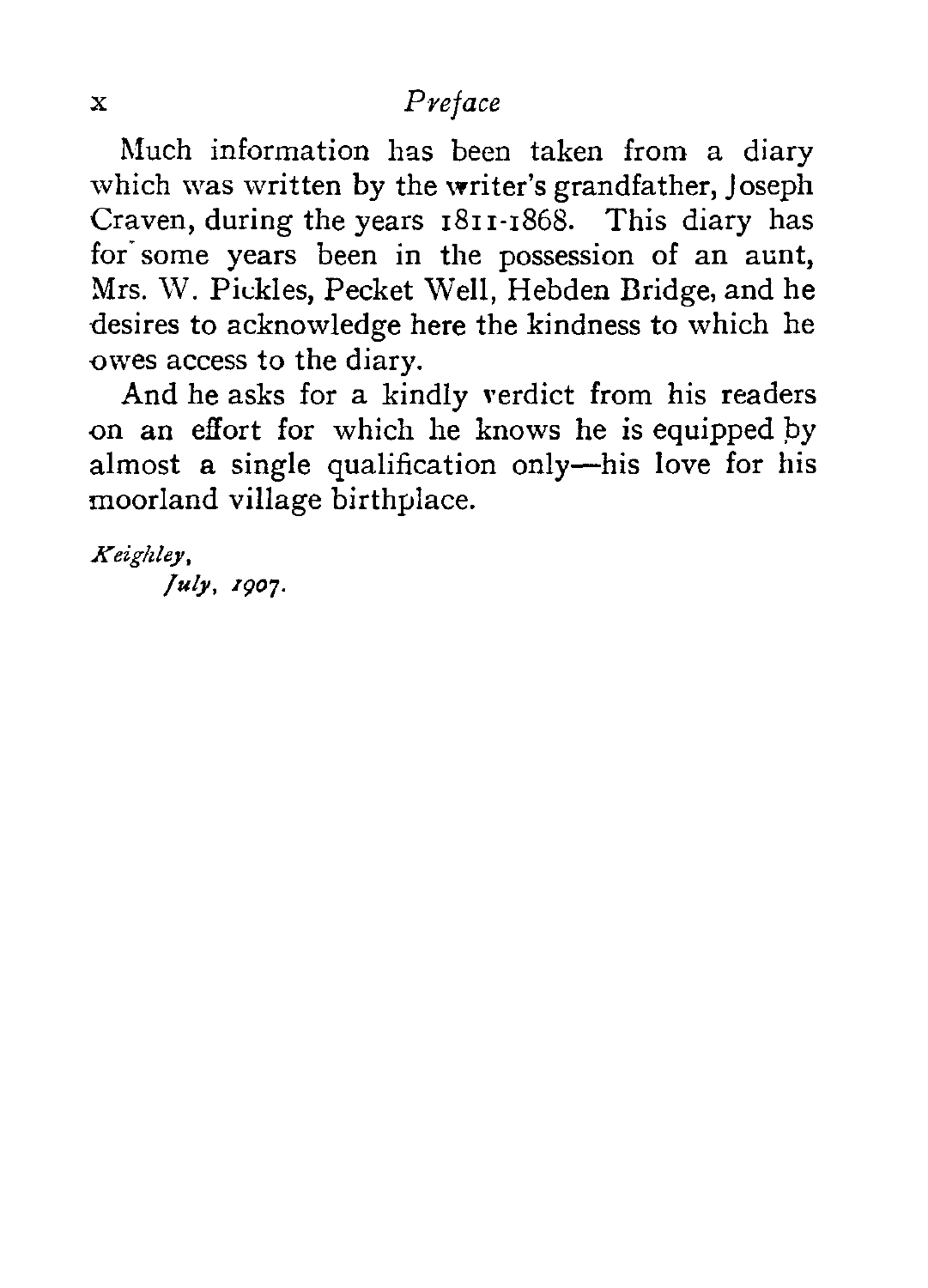

# A HISTORY OF STANBURY

# CHAPTER I

# INTRODUCTORY

STANBURY is a hamlet in the township of Haworth<br>and Parish of Bradford, in the West Riding of<br>Exception 1.1 It is seated upon the very pinnacle and Parish of Bradford, in the West Riding of Yorkshire. \*" It is seated upon the very pinnacle of a precipitous hill well cultivated to the summit. The village, interspersed with trees, strongly contrasts with the naked appearance of the surrounding country. Stane or Stonyburgh seems to have been the original name. From the termination " bury " or " burgh," it is not improbable that some fortifications stood here in ancient days. I strongly suspect, but have not had time to make sufficient inquiries on the subject, that here was a small station on the Roman way from " Calunio " (Colne) to some of the stations to the east and south of Bradford. From the Conquest to the present, Stanbury has remained part and parcel of the Manor of Bradford. It is now impossible to say by what strange caprice a place eleven miles distant from Bradford and separated from the Manor eight miles, should, notwithstanding the subinfeudation of all the places in the parish with the exception of it and Manningham, still continue through the lapse of seven centuries connected with Bradford Manor.

" Anciently nearly all the inhabitants of Stanbury were *Nativi* or Bondmen of the Manor of Bradford.

<sup>\*</sup> Tames' *History of Bradford.*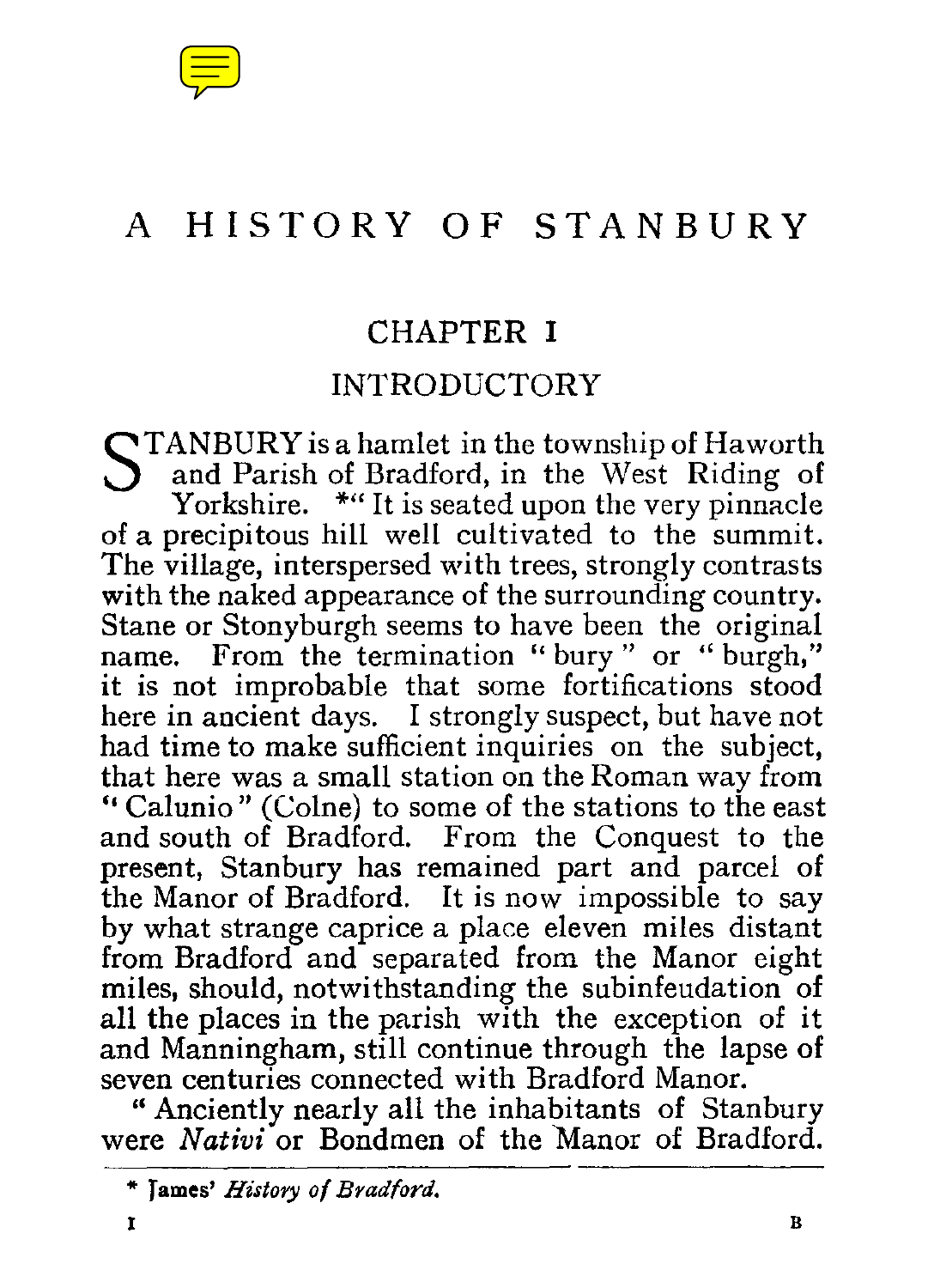<sup>2</sup> Stanbury : A Bronte Moorland Village<br>
Till within the last one hundred years a large<br>
of the land in Stanbury was copyhold; sin Till within the last one hundred years a large portion of the land in Stanbury was copyhold ; since then some has become freehold by enfranchisement and more by the neglect of the lord."

It has Haworth on the east, Haworth Moor on the south, Oldfield (a scattered village in the Parish of Keighley) on the north, and Stanbury Moor on the west.

It was a village at the time of the Bridle Paths, and to understand Stanbury aright, as it was then, we shall have to forget the present roads. To go to Haworth, the old path would take us down Smith Bank and up Water Lane to Haworth Moor, just above the Intake Farm. Here we should turn to the left for Haworth. To the right a road leads to Harbour Hole, as it used to be called, but now best known by the name of Harbour Springs. From Water Lane going right across the moor we should come to Marsh, Oxenhope, Horkinstone, Sawood, Bradshaw Head and Denholme, and from Denholme, on the right, to Halifax, and, on the left, to Bradford. Halifax was the principal place at that time. Colne was reached from Stanbury by going up Hob Hill, along Law Lane to Cold Knowl, thence to Buckley Green, Rush Isles and Ponden, forward to Whitestone and Silver Hill, across the Worth to Keighley Parish side, to Woolstones or Wolfstones, and then forward over Lancashire Moor.

It is a village of about 118 houses, and including Lumb Foot and Sladen Bridge, Hob Hill and Hob Lane, Smith Bank and Milking Hill, all the houses would be about 152 in number. About seventy years since, Stanbury was a thriving place and there could not have been far off one thousand inhabitants in the neighbourhood.\* Hand-loom weaving and hand-

<sup>\*</sup> In 1841 the population of Stanbury was 946 **souls ; in** 1871, 754 ; and in 1904, 448.